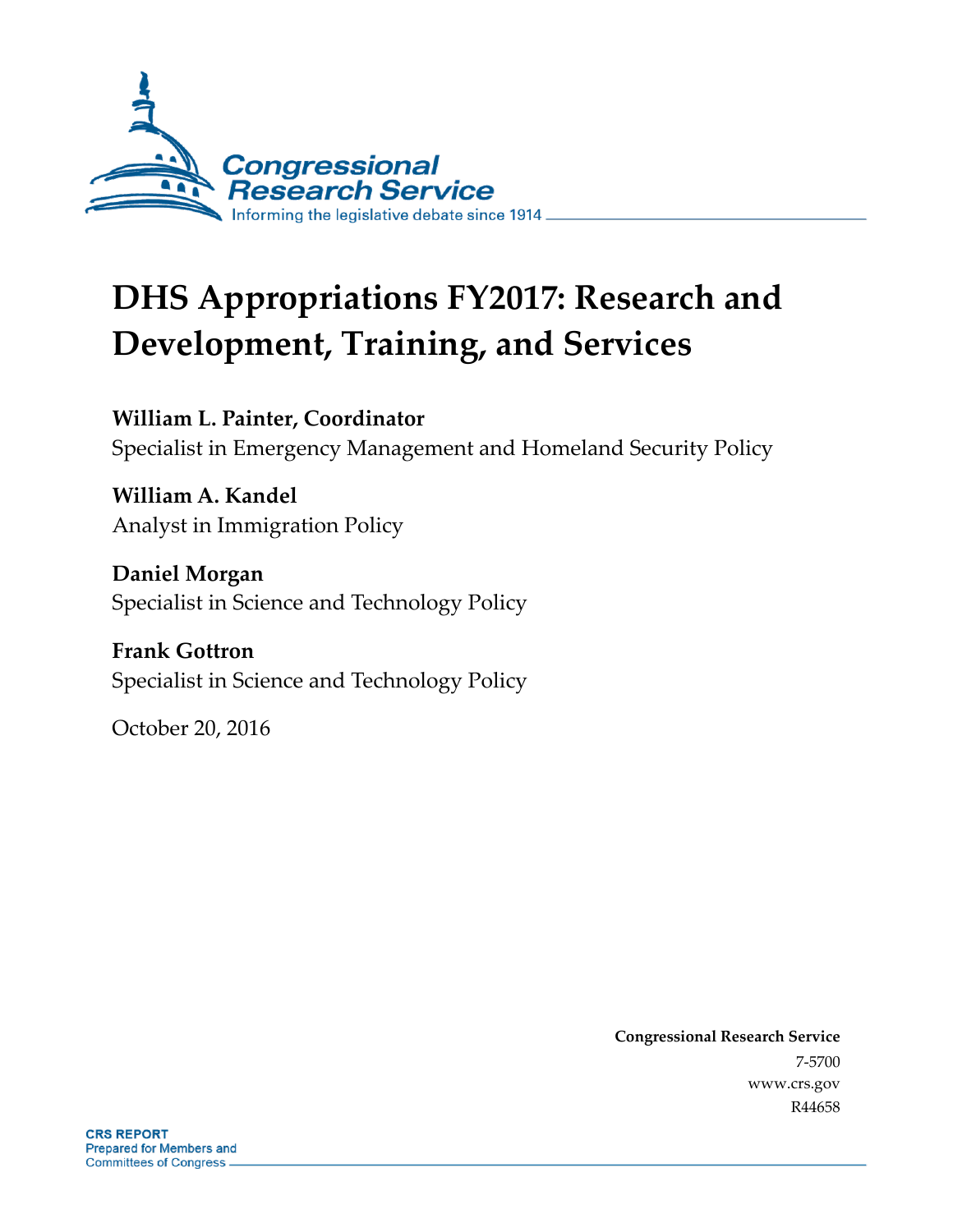## **Summary**

This report is part of a suite of reports that discuss appropriations for the Department of Homeland Security (DHS) for FY2017. It specifically discusses appropriations for the components of DHS included in the fourth title of the homeland security appropriations bill—in past years, this has comprised U.S. Citizenship and Naturalization Services, the Federal Law Enforcement Training Center, the Science and Technology Directorate, and the Domestic Nuclear Detection Office (DNDO). In FY2017, the Administration proposed moving the Domestic Nuclear Detection office into a new Chemical, Biological, Radiological, Nuclear, and Explosives Office, along with several other parts of DHS. Congress has labeled this title of the bill in recent years as "Research and Development, Training, and Services."

The report provides an overview of the Administration's FY2017 request for these components, and the appropriations proposed by the Senate and House appropriations committees in response. Rather than limiting the scope of its review to the fourth title of the bills, the report includes information on provisions throughout the bills and report that directly affect these components.

Research and Development, Training, and Services is the second smallest of the four titles that carry the bulk of the funding in the bill. The Administration requested \$1.63 billion for these components in FY2017, \$133 million (8.9%) more than was provided for FY2016. The amount requested for these components is 3.4% of the Administration's \$47.7 billion request for net discretionary budget authority and disaster relief funding for DHS.

Contributing to the increase in the request was its proposal to consolidate several parts of DHS funded in other titles with DNDO into a new Chemical, Biological, Radiological, Nuclear, and Explosives Office, funded in Title IV.

Senate Appropriations Committee-reported S. 3001 would have provided the components included in this title \$1.50 billion in net discretionary budget authority. This would have been \$132 million  $(8.1\%)$  less than requested, and less than \$1 million  $(<0.1\%)$  more than was provided in FY2016.

House Appropriations Committee-reported H.R. 5634 would have provided the components included in this title \$1.63 billion in net discretionary budget authority. This would have been \$1 million  $(0.1\%)$  more than requested, and \$134 million  $(9.0\%)$  more than was provided in FY2016.

On September 29, 2016, the President signed into law P.L. 114-223, which contained a continuing resolution that funds the government at the same rate of operations as FY2016, minus 0.496% through December 9, 2017. For details on the continuing resolution and its impact on DHS, see CRS Report R44621, *Department of Homeland Security Appropriations: FY2017*, which also includes additional information on the broader subject of FY2017 funding for DHS as well as links to analytical overviews and details regarding components in other titles.

This report will be updated once the annual appropriations process for DHS for FY2017 is concluded.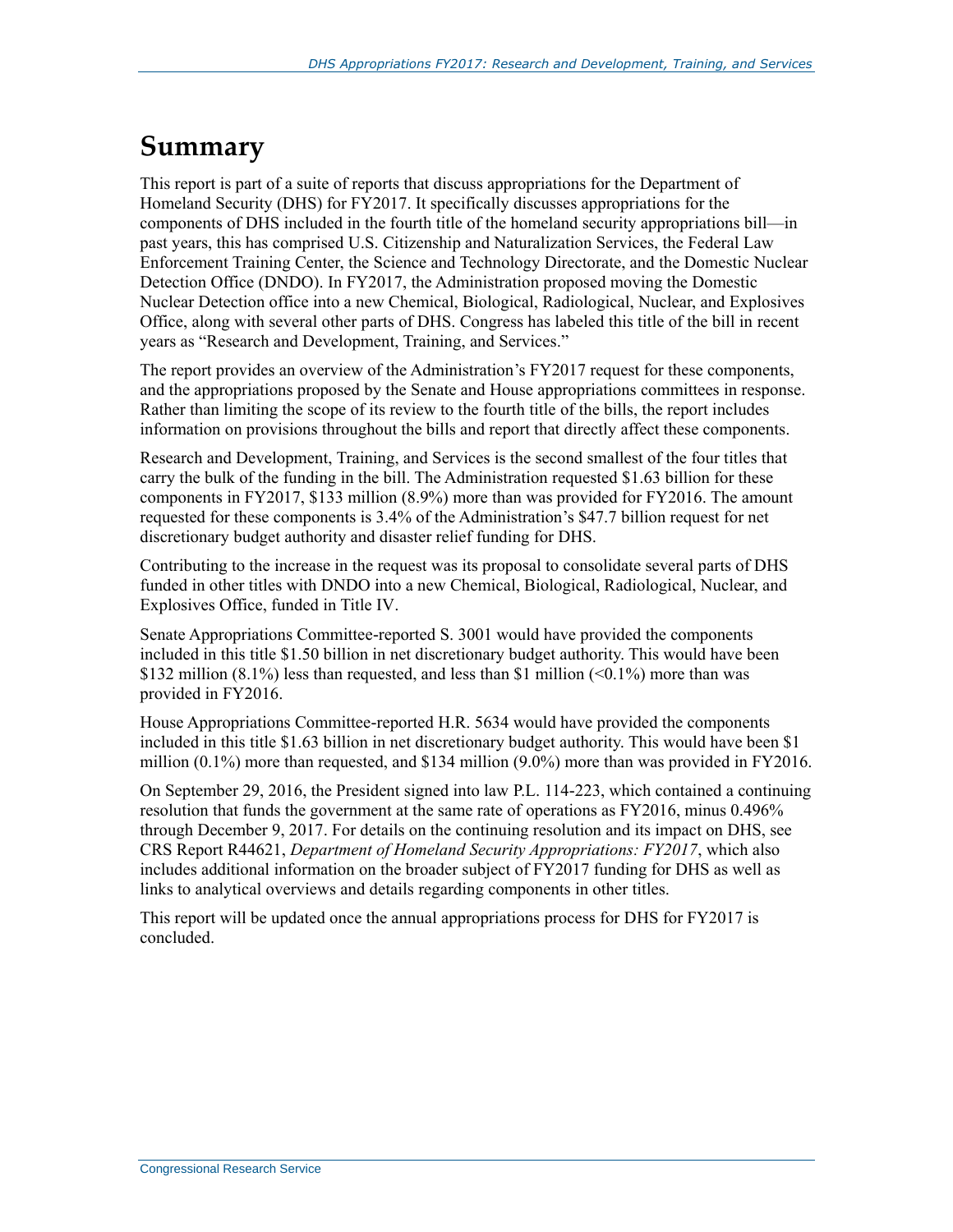## **Contents**

| Chemical, Biological, Radiological, Nuclear, and Explosives Office (CBRNE)11 |  |
|------------------------------------------------------------------------------|--|
|                                                                              |  |
|                                                                              |  |
|                                                                              |  |
|                                                                              |  |

### **Figures**

Figure 1. Proportion of Requested DHS Discretionary Budget Authority by Title, FY2017.......... 3

### **Tables**

| Table 1. Budgetary Resources for Research and Development, Training, and Services |  |
|-----------------------------------------------------------------------------------|--|
|                                                                                   |  |

#### **Contacts**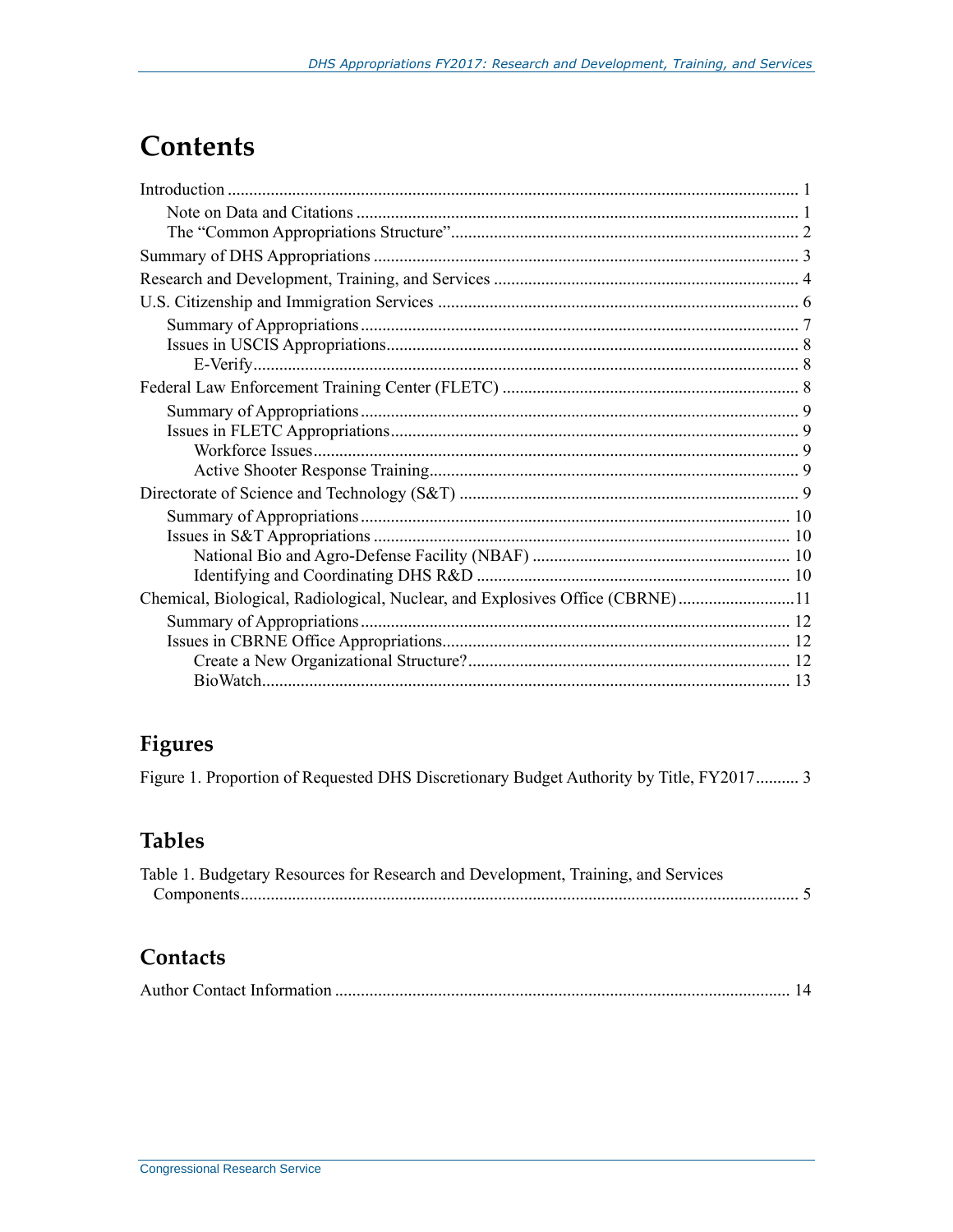## **Introduction**

This report is part of a suite of reports that discuss appropriations for the Department of Homeland Security (DHS) for FY2017. It specifically discusses appropriations for the components of DHS included in the fourth title of the homeland security appropriations bill—in past years, this has been U.S. Citizenship and Naturalization Services (USCIS), the Federal Law Enforcement Training Center (FLETC), the Science and Technology Directorate (S&T), and the Domestic Nuclear Detection Office (DNDO). In FY2017, the Administration proposed moving the Domestic Nuclear Detection office into a new Chemical, Biological, Radiological, Nuclear, and Explosives Office (CBRNEO), along with several other parts of DHS. Congress has labeled this title of the bill in recent years as "Research and Development, Training, and Services."

The report provides an overview of the Administration's FY2017 request for Research and Development, Training, and Services, and the appropriations proposed by the Senate and House appropriations committees in response. Rather than limiting the scope of its review to the fourth title of the bills, the report includes information on provisions throughout the bills and report that directly affect these components.

The suite of CRS reports on homeland security appropriations tracks legislative action and congressional issues related to DHS appropriations, with particular attention paid to discretionary funding amounts. The reports do not provide in-depth analysis of specific issues related to mandatory funding—such as retirement pay—nor do they systematically follow other legislation related to the authorization or amending of DHS programs, activities, or fee revenues.

Discussion of appropriations legislation involves a variety of specialized budgetary concepts. The Appendix to CRS Report R44621, *Department of Homeland Security Appropriations: FY2017* explains several of these concepts, including budget authority, obligations, outlays, discretionary and mandatory spending, offsetting collections, allocations, and adjustments to the discretionary spending caps under the Budget Control Act [\(P.L. 112-25\)](http://www.congress.gov/cgi-lis/bdquery/R?d112:FLD002:@1(112+25)). A more complete discussion of those terms and the appropriations process in general can be found in CRS Report R42388, *The Congressional Appropriations Process: An Introduction*, by Jessica Tollestrup and James V. Saturno, and the Government Accountability Office's *A Glossary of Terms Used in the Federal Budget Process*. 1

### **Note on Data and Citations**

Except in summary discussions and when discussing total amounts for the bill as a whole, all amounts contained in the suite of CRS reports on homeland security appropriations represent budget authority and are rounded to the nearest million. However, for precision in percentages and totals, all calculations were performed using unrounded data.

Data used in this report for FY2016 amounts are derived from two sources. Normally, this report would rely on [P.L. 114-113,](http://www.congress.gov/cgi-lis/bdquery/R?d114:FLD002:@1(114+113)) the Omnibus Appropriations Act, 2016—Division F of which is the Homeland Security Appropriations Act, 2016—and the accompanying explanatory statement published in Books II and III of the *Congressional Record* for December 17, 2015. However, due to the implementation of the Common Appropriations Structure for DHS (see below), additional information is drawn from H.Rept. 114-668, which presents the FY2016 enacted funding in the

<sup>1</sup> U.S. Government Accountability Office, *A Glossary of Terms Used in the Federal Budget Process*, GAO-05-734SP, September 1, 2005, http://www.gao.gov/products/GAO-05-734SP.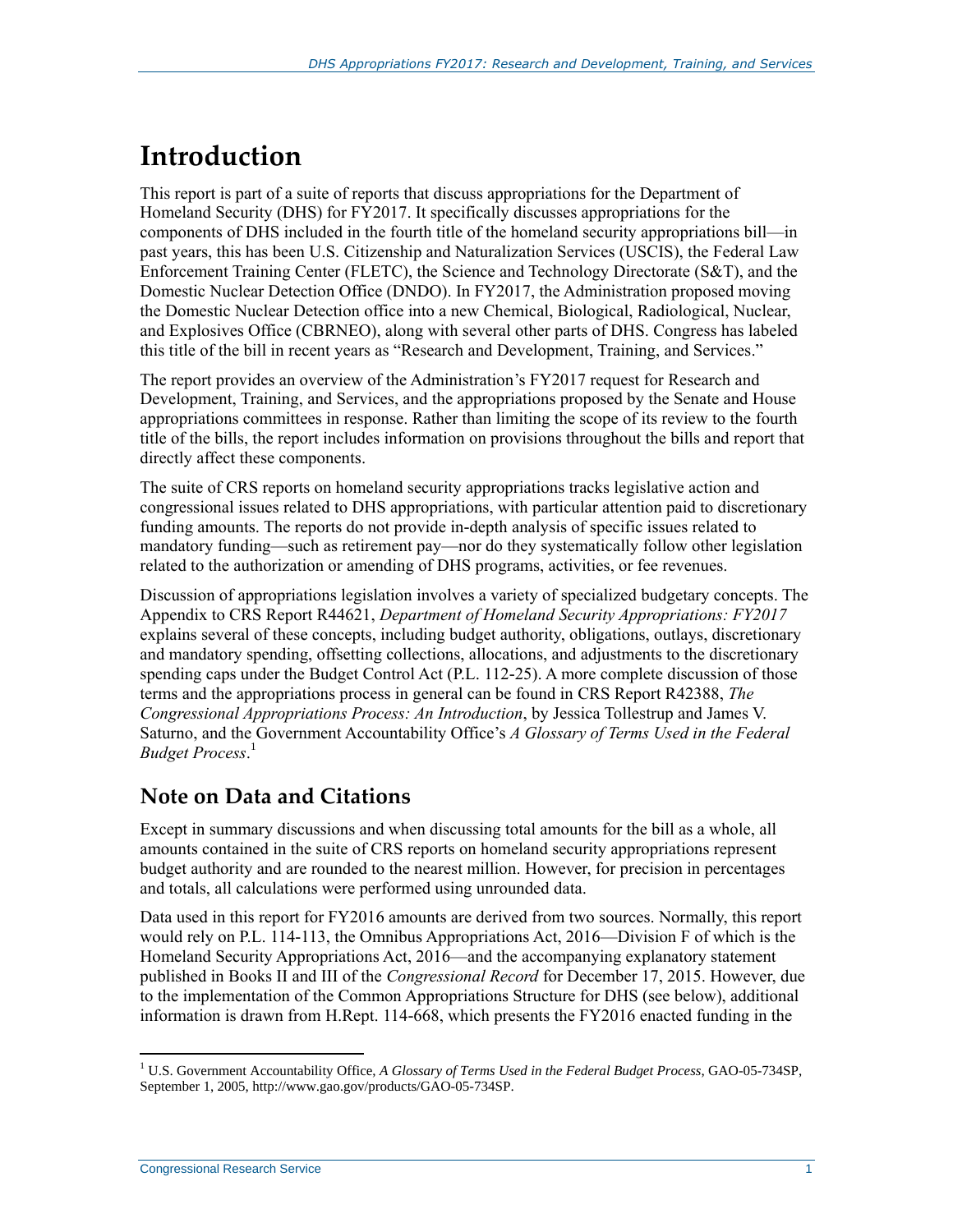new structure. [H.Rept. 114-668](http://www.congress.gov/cgi-lis/cpquery/R?cp114:FLD010:@1(hr668):) also serves as the primary source for the FY2016 enacted funding levels, the FY2017 requested funding levels, and the House Appropriations Committee recommendation in the new structure. S.Rept. 114-264 serves as the primary source for the FY2016 enacted funding levels, the FY2017 requested funding levels, and Senate Appropriations Committee recommendation in the "legacy structure"—the overall structure of appropriations enacted for FY2016.

The two appropriations committees took different approaches not only with the Common Appropriations Structure, but also with the Administration's proposed establishment of the new Chemical, Biological, Radiological, Nuclear, and Explosives Office—the Senate Appropriations Committee rejected the reorganization, while the House did not. Readers should bear that in mind while making comparisons of funding levels for DNDO or CBRNEO, or funding comparisons by title of the bill.

### **The "Common Appropriations Structure"<sup>2</sup>**

Section 563 of Division F of [P.L. 114-113](http://www.congress.gov/cgi-lis/bdquery/R?d114:FLD002:@1(114+113)) (the FY2016 Department of Homeland Security Appropriations Act) provided authority for DHS to submit its FY2017 appropriations request under the new common appropriations structure (CAS), and implement it in FY2017. Under the act, the new structure was to have four categories of appropriations:

- Operations and Support;
- Procurement, Construction, and Improvement;
- Research and Development; and
- Federal Assistance<sup>3</sup>

Most of the FY2017 DHS appropriations request categorized its appropriations in this fashion. The exception was the Coast Guard, which was in the process of migrating its financial information to a new system. DHS has also proposed realigning its Programs, Projects, and Activities (PPA) structure—the next level of funding detail below the appropriation level possibly trying to align PPAs into a mission-based hierarchy.

The House Appropriations Committee made its funding recommendation using the CAS (although it chose to implement it slightly differently than the Administration had envisioned in Title I), but the Senate Appropriations Committee did not, instead drafting its annual DHS appropriations bill and report using the same structure as was used in FY2016. It remains to be seen how differences between the House and Senate structures will be worked out in the legislation which finalizes FY2017 appropriations levels for DHS. Some individual programmatic comparisons are possible between the two bills, and the Coast Guard's appropriations are comparable as its FY2017 funding was not proposed in the CAS structure. However, no authoritative crosswalk between the House Appropriations Committee proposal in the CAS structure and Senate Appropriations Committee proposal in the legacy structure is publicly available.

 $\overline{a}$  $2^2$  A more complete analysis of the history and impact of the Common Appropriations Structure proposal is available in CRS Report R44621, *Department of Homeland Security Appropriations: FY2017*.

<sup>&</sup>lt;sup>3</sup> Sec. 563, Division F, P.L. 114-113.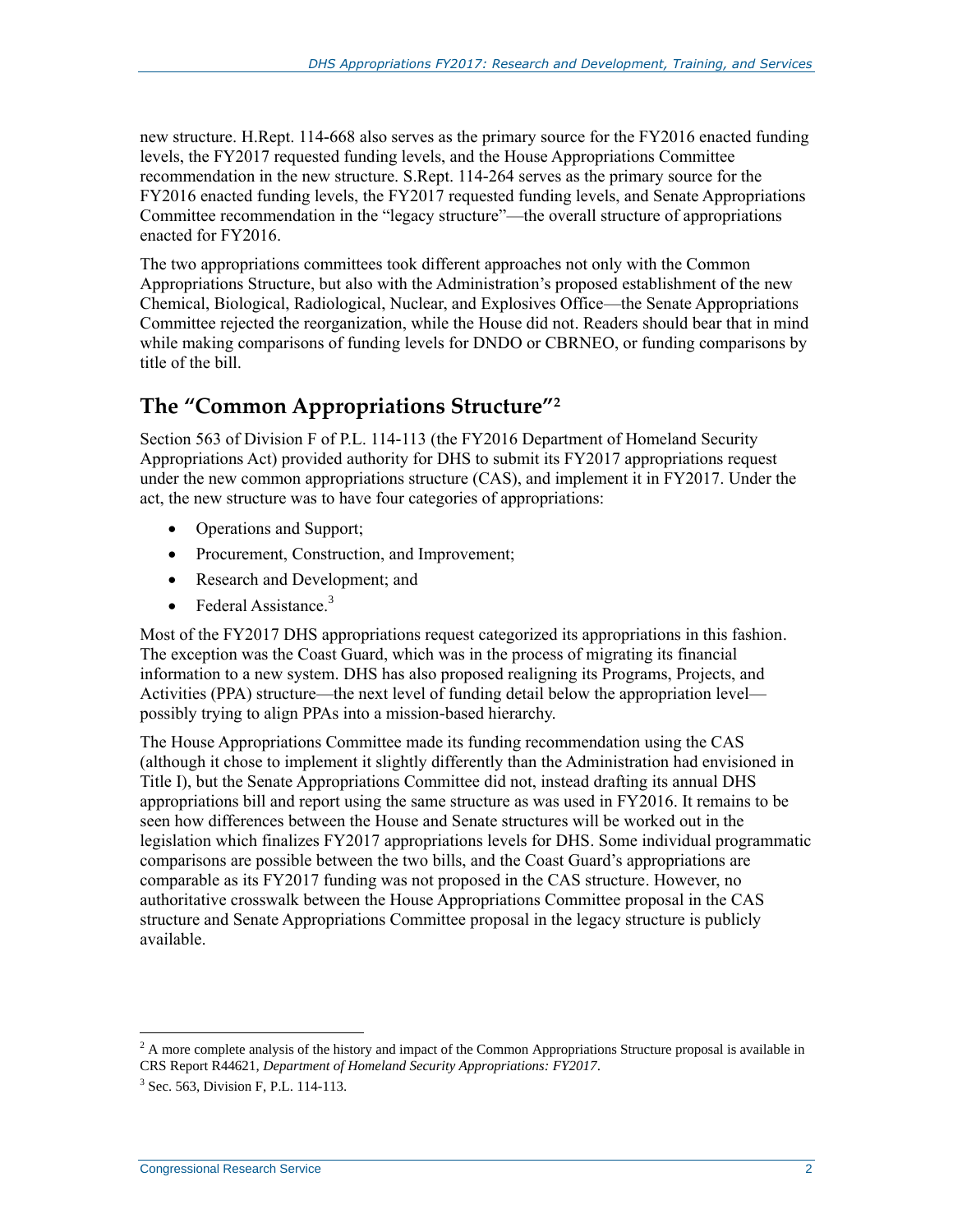## **Summary of DHS Appropriations**

Generally, the homeland security appropriations bill includes all annual appropriations provided for DHS, allocating resources to every departmental component. Discretionary appropriations<sup>4</sup> provide roughly two-thirds to three-fourths of the annual funding for DHS operations, depending how one accounts for disaster relief spending and funding for overseas contingency operations. The remainder of the budget is a mix of fee revenues, trust funds, and mandatory spending.<sup>5</sup>

Appropriations measures for DHS typically have been organized into five titles.<sup>6</sup> The first four are thematic groupings of components: Departmental Management and Operations; Security, Enforcement, and Investigations; Protection, Preparedness, Response, and Recovery; and Research and Development, Training, and Services. A fifth title contains general provisions, the impact of which may reach across the entire department, impact multiple components, or focus on a single activity.

The following pie chart presents a visual comparison of the share of annual appropriations requested for the components funded in each of the first four titles, highlighting the components discussed in this report.

#### **Figure 1. Proportion of Requested DHS Discretionary Budget Authority by Title, FY2017**

(including budget authority designated for disaster relief or OCO/GWOT under the Budget Control Act)



**Source:** CRS analysis of data from U.S. Department of Homeland Security, *FY2017 Budget in Brief*.

**Notes:** \*—The Administration requested \$163 million to be transferred to DHS under the Overseas Contingency Operations/Global War on Terror (OCO/GWOT) allowable adjustment under the Budget Control Act. This amount rounds to zero for this calculation, and thus does not appear in the chart. Titles in italics and patterned wedges represent funding covered under adjustments to discretionary spending limits under the Budget Control Act.

 $\overline{a}$ <sup>4</sup> Generally speaking, those provided through annual appropriations legislation.

<sup>&</sup>lt;sup>5</sup> A detailed analysis of this breakdown between discretionary appropriations and other funding is available in CRS Report R44052, *DHS Budget v. DHS Appropriations: Fact Sheet*, by William L. Painter.

<sup>6</sup> Although the House and Senate generally produce symmetrically structured bills, this is not always the case. Additional titles are sometimes added by one of the chambers to address special issues. For example, the FY2012 House full committee markup added a sixth title to carry a \$1 billion emergency appropriation for the Disaster Relief Fund (DRF). The Senate version carried no additional titles beyond the five described above. For FY2016, the Houseand Senate-reported versions of the DHS appropriations bill were generally symmetrical.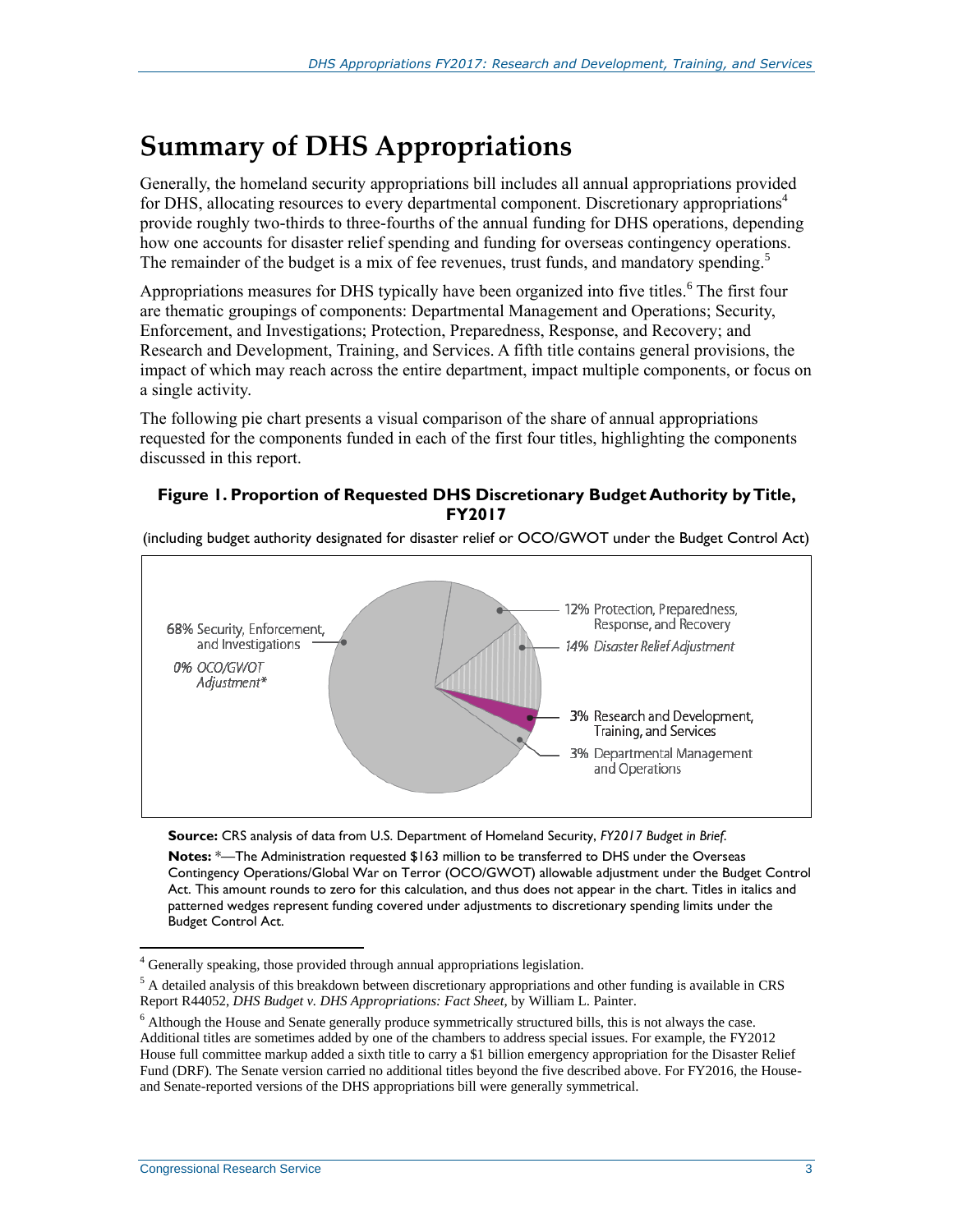## **Research and Development, Training, and Services**

The Research and Development, Training, and Services (Title IV) of the DHS appropriations bill is the second smallest of the four titles that carry the bulk of the funding in the bill. In FY2016, Title IV included USCIS, FLETC, DNDO, and S&T. The Administration requested \$1.63 billion in FY2017 net discretionary budget authority for components included in this title, as part of a total budget for these components of \$5.52 billion for FY2017. The appropriations request was \$133 million (8.9%) more than was provided for FY2016.

Part of the reason for the requested growth in Title IV was the inclusion of the Administration's newly proposed CBRNEO in this title, which incorporated DNDO, as well as the Office of Health Affairs and part of the National Protection and Programs Directorate from Title III, and part of the Office of Policy from Title I. Together, this represented a transfer of components funded at over \$140 million in FY2016 in other titles of the bill into Title IV.

Senate Appropriations Committee-reported S. 3001 would have provided the components included in this title \$1.50 billion in net discretionary budget authority. This would have been \$132 million  $(8.1\%)$  less than requested, and less than \$1 million  $(0.1\%)$  more than was provided in FY2016. It did not include the reorganization to form CBRNEO, or funding for the new office.

House Appropriations Committee-reported [H.R. 5634](http://www.congress.gov/cgi-lis/bdquery/z?d114:H.R.5634:) would have provided the components included in this title \$1.63 billion in net discretionary budget authority. This would have been \$1 million (0.1%) more than requested, and \$134 million (9.0%) more than was provided in FY2016. The House bill included funding for the new CBRNEO.

These bills were not voted on in either body, and no annual appropriations bill for DHS was enacted prior to the end of FY2016. On September 29, 2016, the President signed into law P.L. 114-223, which contained a continuing resolution that funds the government at the same rate of operations as FY2016, minus 0.496%, through December 9, 2017. For details on the continuing resolution and its impact on DHS, see CRS Report R44621, *[Department of Homeland Security](http://www.crs.gov/Reports/R44621)  [Appropriations: FY2017](http://www.crs.gov/Reports/R44621)*.

**[Table 1](#page-7-0)** lists the enacted funding level for the individual components funded under the Research and Development, Training, and Services title for FY2016, as well as the amounts requested for these accounts for FY2017 by the Administration, and proposed by the Senate and House appropriations committees. The table includes information on funding under Title IV as well as other provisions in the bill.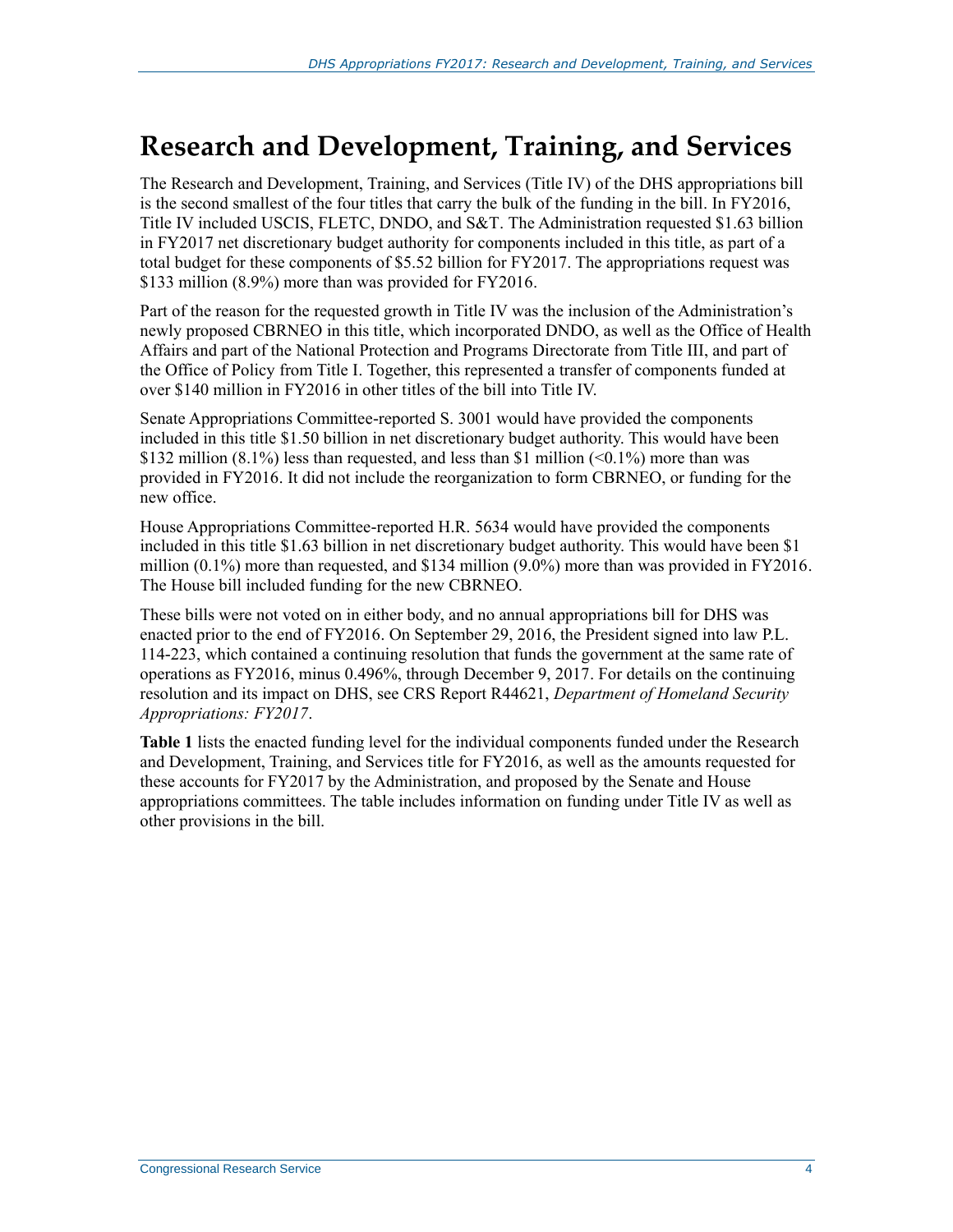#### <span id="page-7-0"></span>**Table 1. Budgetary Resources for Research and Development, Training, and Services Components**

|                                                                                  | FY2016         | FY2017         |                                                   |                                                           |
|----------------------------------------------------------------------------------|----------------|----------------|---------------------------------------------------|-----------------------------------------------------------|
| Component                                                                        | <b>Enacted</b> | <b>Request</b> | Senate<br><b>Committee</b><br>Reported<br>S. 3001 | <b>House</b><br><b>Committee</b><br>Reported<br>H.R. 5634 |
| U.S. Citizenship and                                                             |                |                |                                                   |                                                           |
| <b>Immigration Services</b>                                                      |                |                |                                                   |                                                           |
| Title IV Appropriation                                                           | 120            | 129            | 119                                               | 119                                                       |
| <b>Total Appropriation</b><br>(includes the impact of any<br>General Provisions) | 120            | 129            | 119                                               | 119                                                       |
| Fees, Mandatory Spending,<br>and Trust Funds                                     | 3,491          | 3,889          | 3,506                                             | 3,506                                                     |
| <b>Total Budgetary</b><br><b>Resources</b>                                       | 3,610          | 4,018          | 3,625                                             | 3,625                                                     |
| <b>Federal Law</b><br><b>Enforcement Training</b><br>Center                      |                |                |                                                   |                                                           |
| Title IV Appropriation                                                           | 245            | 243            | 243                                               | 243                                                       |
| <b>Total Appropriation</b><br>(includes the impact of any<br>General Provisions) | 245            | 243            | 243                                               | 243                                                       |
| Fees, Mandatory Spending,<br>and Trust Funds                                     | 0              | $\mathbf 0$    | 0                                                 | 0                                                         |
| <b>Total Budgetary</b><br><b>Resources</b>                                       | 245            | 243            | 243                                               | 243                                                       |
| <b>Science &amp; Technology</b><br><b>Directorate</b>                            |                |                |                                                   |                                                           |
| Title IV Appropriation                                                           | 787            | 759            | 790                                               | 767                                                       |
| <b>Total Appropriation</b><br>(includes the impact of any<br>General Provisions) | 787            | 759            | 790                                               | 767                                                       |
| Fees, Mandatory Spending,<br>and Trust Funds                                     | 0              | 0              | 0                                                 | 0                                                         |
| <b>Total Budgetary</b><br><b>Resources</b>                                       | 787            | 759            | 790                                               | 767                                                       |
| <b>Domestic Nuclear</b><br><b>Detection Office</b>                               |                |                |                                                   |                                                           |
| <b>Title IV Appropriation</b>                                                    | 347            | 0              | 348                                               | 0                                                         |
| <b>Total Appropriation</b><br>(includes the impact of any<br>General Provisions) | 347            | 0              | 348                                               | 0                                                         |
| Fees, Mandatory Spending,<br>and Trust Funds                                     | 0              | 0              | 0                                                 | 0                                                         |

(budget authority in millions of dollars)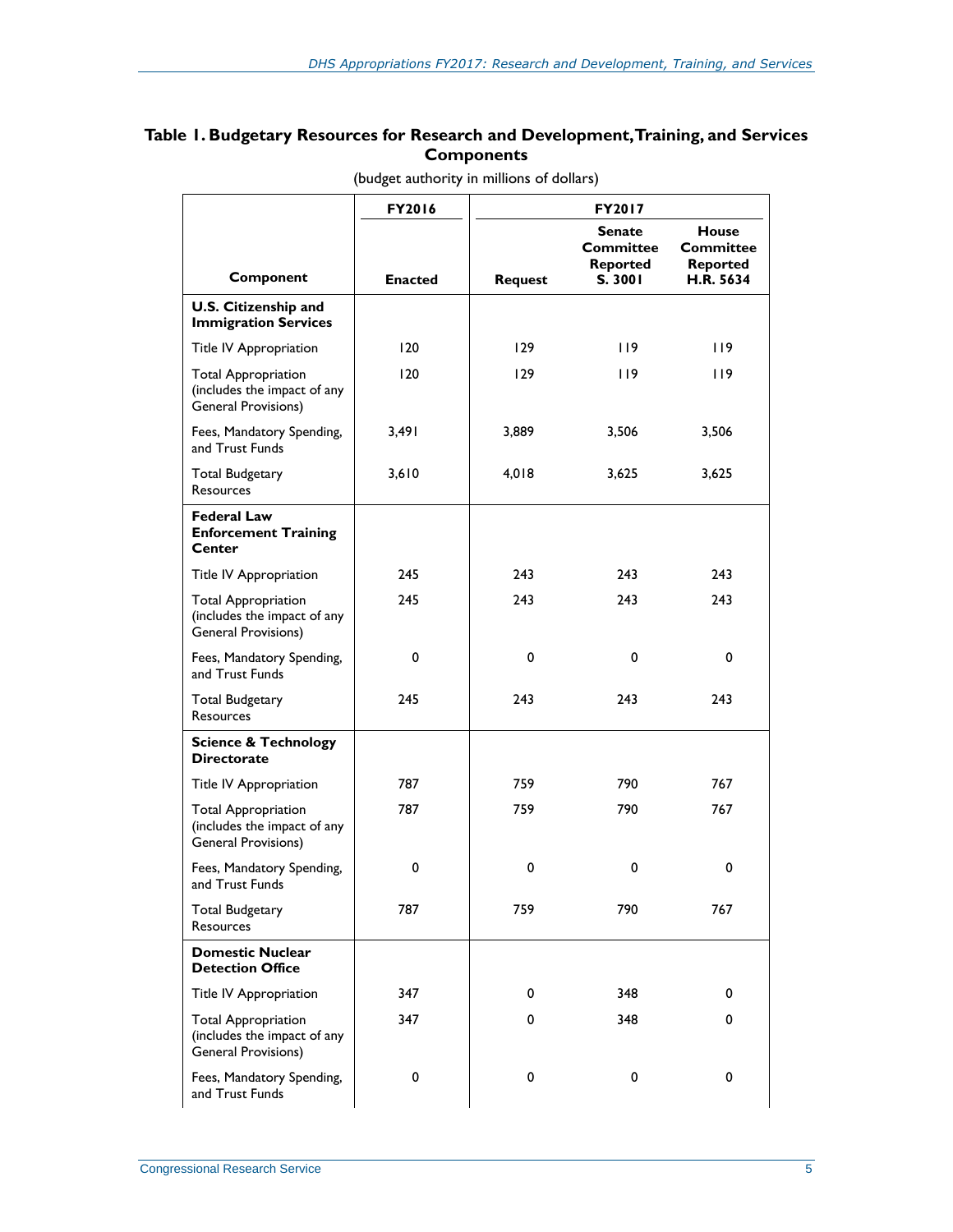|                                                                                         | <b>FY2016</b>  | <b>FY2017</b>  |                                                   |                                                           |
|-----------------------------------------------------------------------------------------|----------------|----------------|---------------------------------------------------|-----------------------------------------------------------|
| Component                                                                               | <b>Enacted</b> | <b>Request</b> | <b>Senate</b><br>Committee<br>Reported<br>S. 3001 | House<br><b>Committee</b><br><b>Reported</b><br>H.R. 5634 |
| <b>Total Budgetary</b><br>Resources                                                     | 347            | 0              | 348                                               | 0                                                         |
| Chemical, Biological,<br>Radiological, Nuclear,<br>and Explosives Office                |                |                |                                                   |                                                           |
| Title IV Appropriation                                                                  | $\Omega$       | 50 I           | 0                                                 | 504                                                       |
| <b>Total Appropriation</b><br>(includes the impact of any<br><b>General Provisions)</b> | $\Omega$       | 501            | $\Omega$                                          | 504                                                       |
| Fees, Mandatory Spending,<br>and Trust Funds                                            | $\Omega$       | 0              | $\Omega$                                          | $\Omega$                                                  |
| <b>Total Budgetary</b><br>Resources                                                     | $\Omega$       | 501            | $\Omega$                                          | 504                                                       |

**Source:** CRS analysis of Division F of P.L. 114-113 and its explanatory statement as printed in the *Congressional Record* of December 17, 2015, pp. H10161-H10210[; S. 3001](http://www.congress.gov/cgi-lis/bdquery/z?d114:S.3001:) and S.Rept. 114-264; and [H.R. 5634](http://www.congress.gov/cgi-lis/bdquery/z?d114:H.R.5634:) and H.Rept. 114-668.

**Notes:** Table displays rounded numbers, but all operations were performed with unrounded data. Amounts, therefore, may not sum to totals. Fee revenues included in the "Fees, Mandatory Spending, and Trust Funds" lines are projections, and do not include budget authority provided through general provisions.

## **U.S. Citizenship and Immigration Services 7**

Three activities dominate the work of the U.S. Citizenship and Immigration Services (USCIS): (1) processing and adjudication of all immigration applications and petitions, including familybased petitions, employment-based petitions, nonimmigrant change of status petitions, work authorizations, and travel documents; (2) adjudication of naturalization petitions for legal permanent residents to become citizens; and (3) consideration of refugee and asylum claims, and related humanitarian and international concerns.

USCIS funds the processing and adjudication of immigrant, nonimmigrant, refugee, asylum, and citizenship benefits largely through its fee revenues deposited into the Immigration Examinations Fee Account.<sup>8</sup> In the last decade, the agency has received annual appropriations from the Treasury that have been directed largely towards specific projects such as reducing petition processing

 $\overline{a}$ <sup>7</sup> This section was prepared by William Kandel, Analyst in Immigration Policy, Domestic Social Policy Division.

<sup>&</sup>lt;sup>8</sup> Section 286 of the Immigration and Nationality Act, 8 U.S.C. §1356. There are two other fee accounts at USCIS, known as the H-1B Nonimmigrant Petitioner Account and the Fraud Prevention and Detection Account. The revenues in these accounts are drawn from separate fees that are statutorily determined (P.L. 106-311 and P.L. 109-13, respectively). USCIS receives 5% of the H-1B Nonimmigrant Petitioner Account revenues and 33% of the Fraud Detection and Prevention Account revenues. Department of Homeland Security, *Congressional Budget Justification FY2017: U.S. Citizenship and Immigration Services, H-1B Nonimmigrant Petitioner Account* and *Fraud Prevention and Detection Account* (Washington, DC, 2016).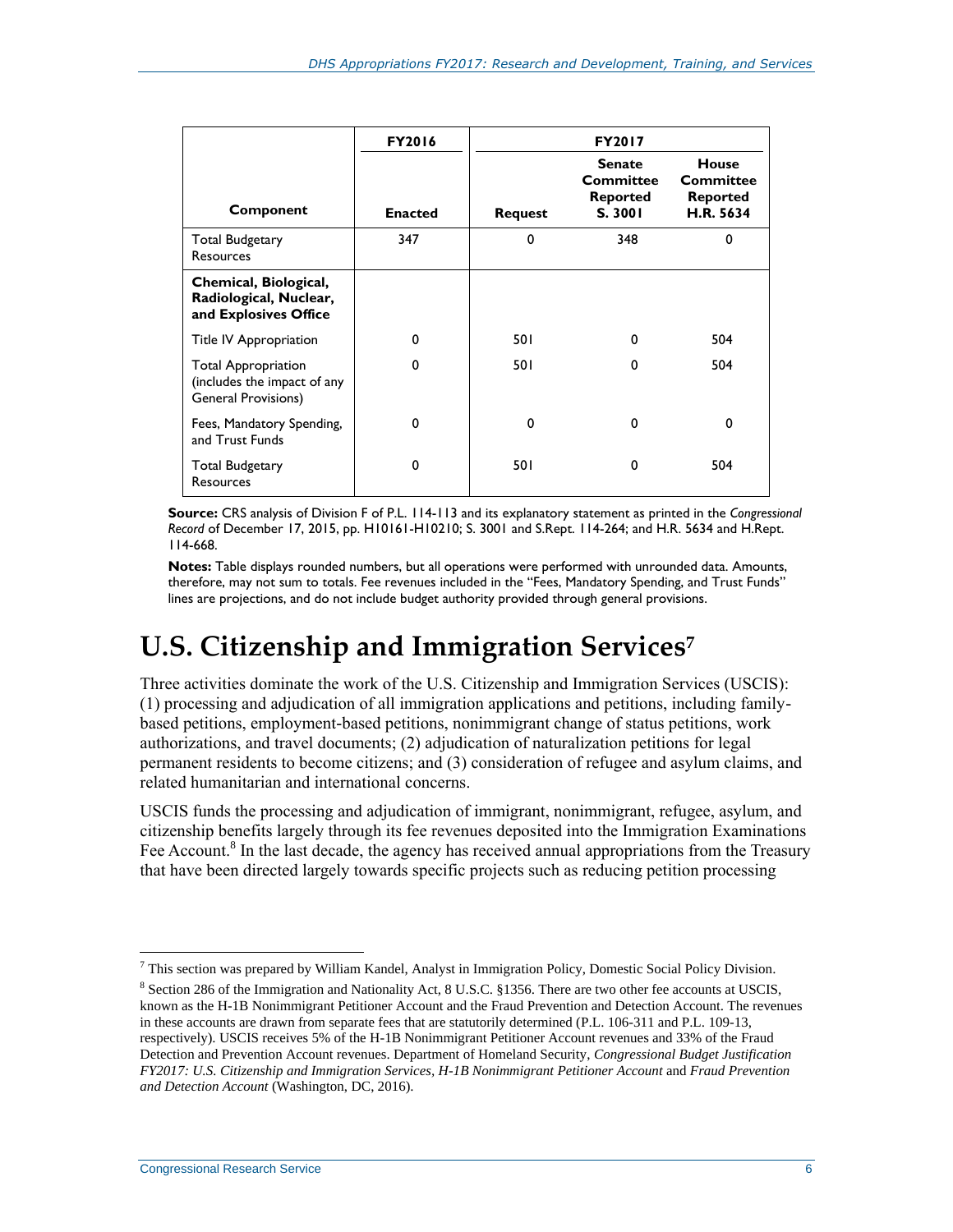backlogs and operating the E-Verify program.<sup>9</sup> The agency receives most of its revenue from adjudication fees of immigration benefit applications and petitions.<sup>10</sup>

#### **Summary of Appropriations**

The Administration requested \$129 million in appropriations for USCIS for FY2017, including \$119 million for the E-Verify program and \$10 million for the Immigrant Integration Initiative. Together with \$3,889 million in projected fee collections, the request projected \$4,018 million in new gross budget authority for USCIS. Of this FY2017 amount, \$3,234 million was to fund adjudication services, which included \$274 million for asylum, refugee, and international operations and \$226 million for digital conversion of immigrant records ("Business Transformation"). Apart from adjudication services, \$139 million was to fund information and customer services, \$419 million was to fund administration expenses, and \$37 million was to fund the Systematic Alien Verification for Entitlements (SAVE) program.<sup>11</sup>

Senate Appropriations Committee-reported [S. 3001](http://www.congress.gov/cgi-lis/bdquery/z?d114:S.3001:) recommended that USCIS receive a gross budget authority for FY2016 of \$3,625 million, \$393 million below the \$4,018 million requested. The bill included \$119 million in appropriations for USCIS's E-Verify Program, and as in previous years, provided that USCIS could expend up to \$10 million of fee revenue for immigrant integration grants, rather than providing an appropriation for the program. Within the total fees collected, the committee directed USCIS to provide at least \$29 million to continue converting paper immigration records to a digital format.

The Senate Appropriations Committee-reported bill directed that USCIS appropriations not be used by the agency to grant immigration benefits to an individual unless USCIS had received the results of a criminal background check and that the results did not preclude the granting of the benefit. The bill also directed that none of the funds made available to USCIS for immigrant integration grants be used to provide services to aliens who had not been lawfully admitted for permanent residence.

The bill prohibited appropriations from funding either the process or approval of a competition for privately-provided services under Office and Management and Budget Circular  $A-76^{12}$  for the following employee occupation titles: Immigration Information Officers, Immigration Service Analysts, Contact Representatives, Investigative Assistants, or Immigration Services Officers.

House-reported H.R. 5634 also recommended that USCIS receive a gross budget authority for FY2017 at \$3,625 million, \$393 million below the amount requested. The bill included \$119 million in appropriations for USCIS. Like the Senate-reported bill, it only provided appropriations for the E-Verify Program, and provided that USCIS could expend up to \$10 million of fee revenue for immigrant integration grants, rather than providing an appropriation for the program. The bill also permitted USCIS to solicit, accept, administer, and utilize gifts and property donations for the purpose of providing grants to promote citizenship and immigrant

<sup>&</sup>lt;sup>9</sup> E-verify allows employers to electronically confirm that prospective and current employees possess legal authorization to work in the United States. See CRS Report R40446, *Electronic Employment Eligibility Verification*, by Andorra Bruno.

<sup>10</sup> For more on USCIS fees, see CRS Report R44038, *U.S. Citizenship and Immigration Services (USCIS) Functions and Funding*, by William A. Kandel.

<sup>11</sup> For more information on the SAVE program, see archived CRS Report R40889, *Noncitizen Eligibility and Verification Issues in the Health Care Reform Legislation*, by Ruth Ellen Wasem.

 $12$  The A-76 circular establishes federal policy for the competition of commercial activities.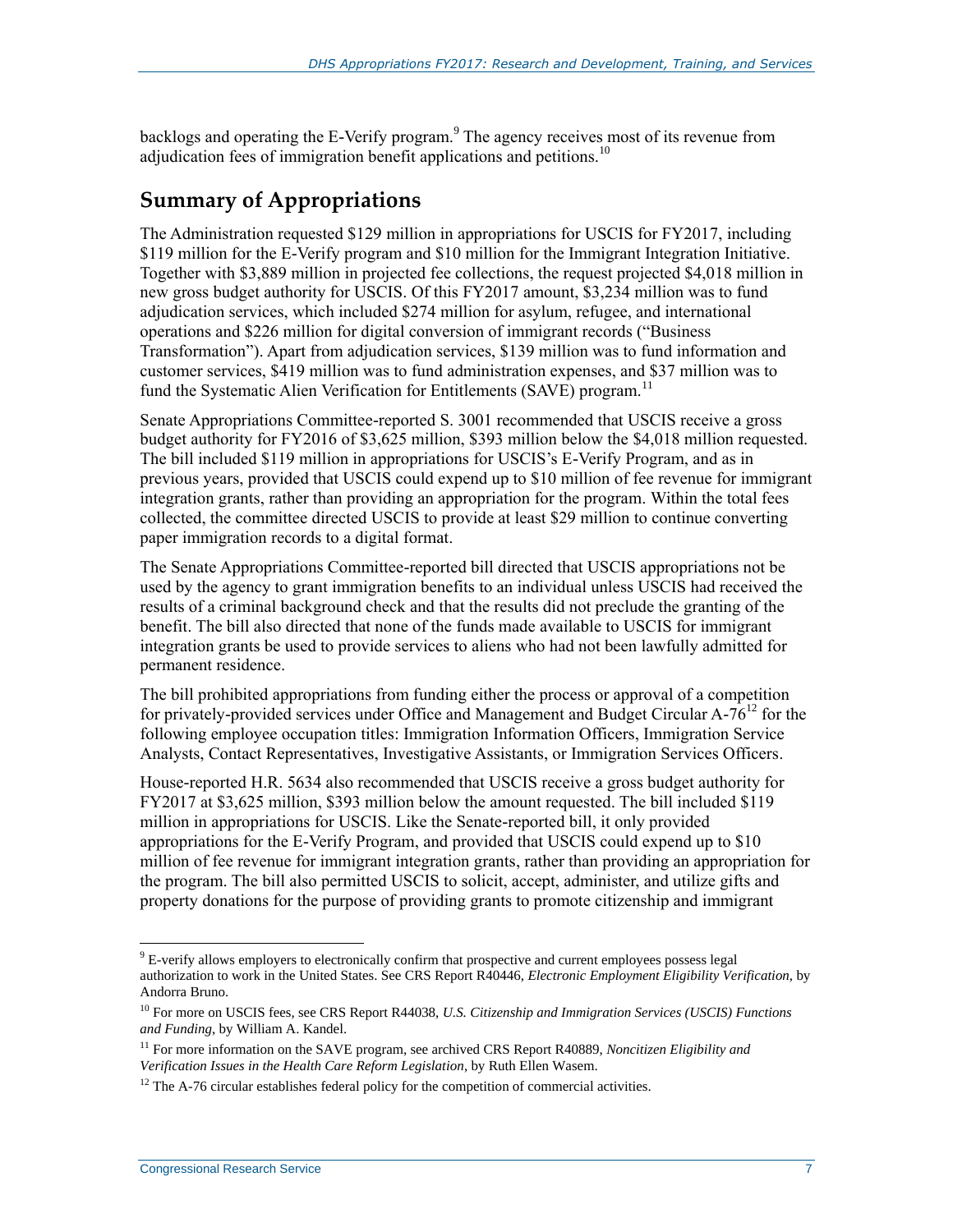integration, provided that such funds are deposited into a separate "Citizenship Gift and Bequest Account."

The House-reported bill prohibited any funds, resources, or fees made available to DHS or to any other federal agency, including deposits to the Immigration Examination Fee Account from being used to expand the existing Deferred Action for Childhood Arrivals (DACA) or the proposed Deferred Action for Parents of Americans and Lawful Permanent Residents (DAPA) as were outlined in memoranda that formed part of the President's Immigration Accountability Executive Action of November 20, 2014, while the current district court injunction on the expansion of DACA and creation of DAPA remains in effect.<sup>13</sup>

Like the Senate-reported bill, the House-reported bill specified that USCIS appropriations could not be used by the agency to grant immigration benefits to an individual unless USCIS had received the results of a criminal background check and the results did not preclude the granting of the benefit. The bill also specified that none of the funds made available to USCIS for immigrant integration grants could be used to provide services to aliens who had not been lawfully admitted for permanent residence.

The House-reported bill also included the same prohibition as the Senate-reported bill on funding the process or approval of a competition for privately-provided services for certain USCIS employee occupations.

### **Issues in USCIS Appropriations**

#### **E-Verify**

One potential issue for Congress was ongoing concerns about the accuracy of the E-Verify system. E-Verify helps employers ascertain whether their employees have the requisite legal status and work authorization to work lawfully in the United States.<sup>14</sup> E-Verify use by employers has increased substantially from under 25,000 employers in FY2007 to over 650,000 in FY2016. The Senate committee report expressed support for DHS efforts to improve E-Verify effectiveness and accuracy across intended uses and also acknowledged increases in the number of employers utilizing E-Verify, and directed USCIS to include national-level E-Verify utilization statistics on its website, including the number and percentage of employers using E-Verify by state, adoption rates by industry, and the number of cases processed each year. The House committee report expressed support for the agency's efforts to have the accuracy of E-Verify independently reviewed.

## **Federal Law Enforcement Training Center (FLETC)<sup>15</sup>**

The Federal Law Enforcement Training Center (FLETC) provides basic and advanced law enforcement instruction to 91 federal entities with law enforcement responsibilities. FLETC also provides specialized training to state and local law enforcement entities, campus police forces,

 $\overline{a}$ <sup>13</sup> For more information on DACA, DAPA, and the content and status of the President's executive action, see CRS Report R43852, *The President's Immigration Accountability Executive Action of November 20, 2014: Overview and Issues*, coordinated by William A. Kandel.

<sup>14</sup> See CRS Report R40446, *Electronic Employment Eligibility Verification*, by Andorra Bruno.

<sup>&</sup>lt;sup>15</sup> Prepared by William L. Painter, Specialist in Emergency Management and Homeland Security Policy, Government and Finance Division.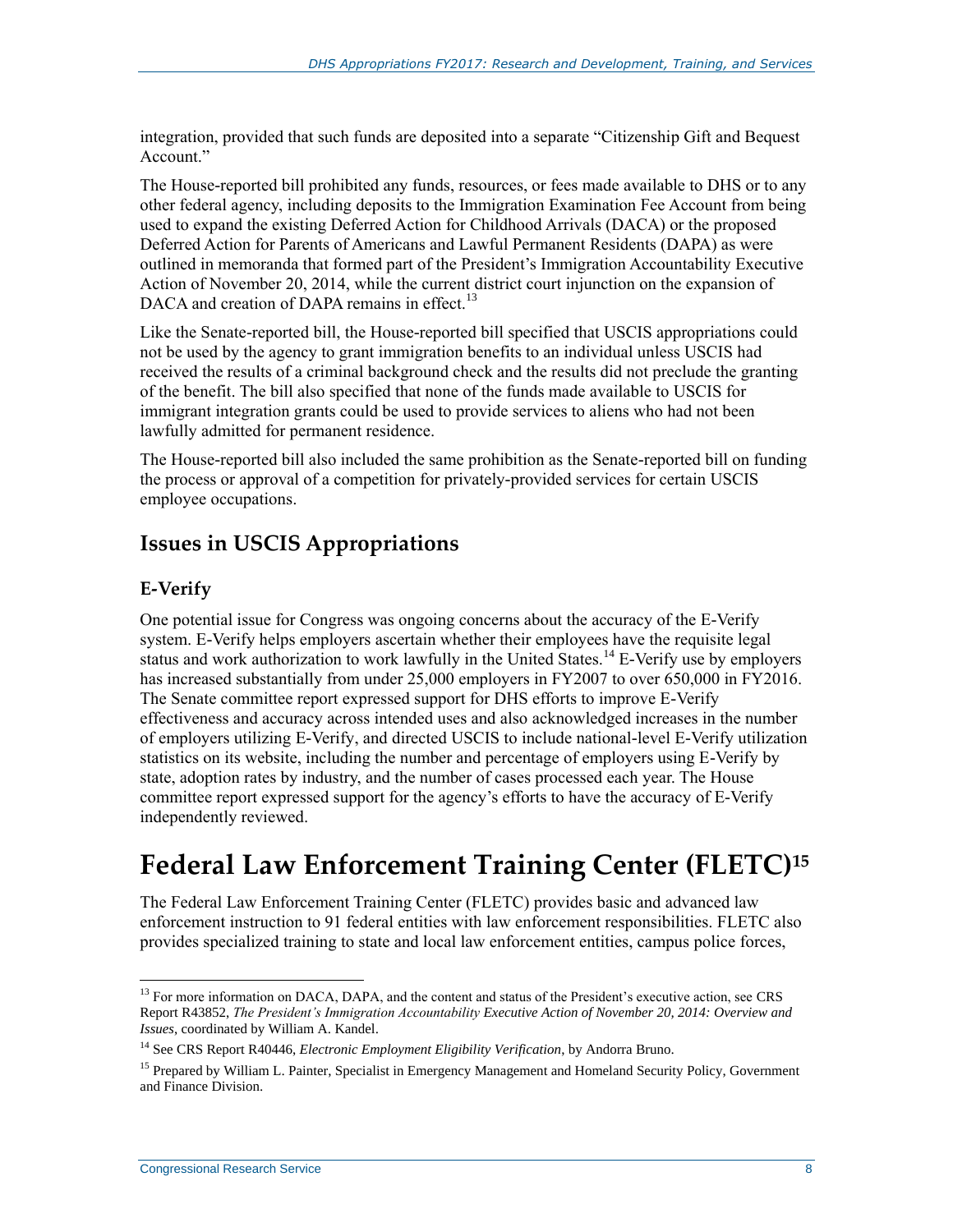law enforcement organizations of Native American tribes, and international law enforcement agencies. By training officers in a multi-agency environment, FLETC intends to promote consistency and collaboration across its partner organizations. FLETC administers four training sites throughout the United States, but also uses online training and provides training at other locations when its specialized facilities are not needed. FLETC employs approximately 1,100 personnel.

### **Summary of Appropriations**

For FY2017, the Administration requested \$243 million in discretionary budget authority for FLETC. This was \$3 million (1.0%) less than was provided in FY2016.

Both Senate Appropriations Committee-reported [S. 3001](http://www.congress.gov/cgi-lis/bdquery/z?d114:S.3001:) and House Appropriations Committeereported H.R. 5634 included the requested funding level for FLETC.

### **Issues in FLETC Appropriations**

#### **Workforce Issues**

The Senate Appropriations Committee report noted that there have been retirements from FLETC's senior leadership, and turnover among its instructional staff. The report endorsed direct hire authority for FLETC, as well as recommending that they "continue to pursuing timely hiring campaigns."<sup>16</sup> The House Appropriations Committee report encouraged FLETC to conduct a review of the pay and benefits of its workforce, and recommend to Congress any authorities they may need to provide the compensation needed to recruit and retain a workforce with the requisite skills and experience needed to support FLETC's mission.<sup>17</sup>

#### **Active Shooter Response Training**

Both House and Senate Committee reports expressed support for ongoing efforts at FLETC to address the threat posed by active shooters. The reports noted that FLETC is evaluating active shooter response technology and directs them to coordinate with the Science and Technology Directorate's Counter Terrorism Technology Evaluation Center to assess the technologies and how they might be integrated into training programs.<sup>18</sup>

## **Directorate of Science and Technology (S&T)<sup>19</sup>**

The S&T Directorate is the primary DHS organization for research and development (R&D). Led by a Senate-confirmed Under Secretary for Science and Technology, it performs R&D in several laboratories of its own and funds R&D performed by the Department of Energy national laboratories, industry, universities, and others. It also conducts testing and other technologyrelated activities in support of other DHS components.

<sup>16</sup> S.Rept. 114-264, p. 126.

 $17$  H.Rept. 114-668, p. 82.

<sup>18</sup> S.Rept. 114-264, pp. 126-127; H.Rept. 114-668, p. 82.

<sup>&</sup>lt;sup>19</sup> Prepared by Daniel Morgan, Specialist in Science and Technology Policy, Resources, Science, and Industry Division.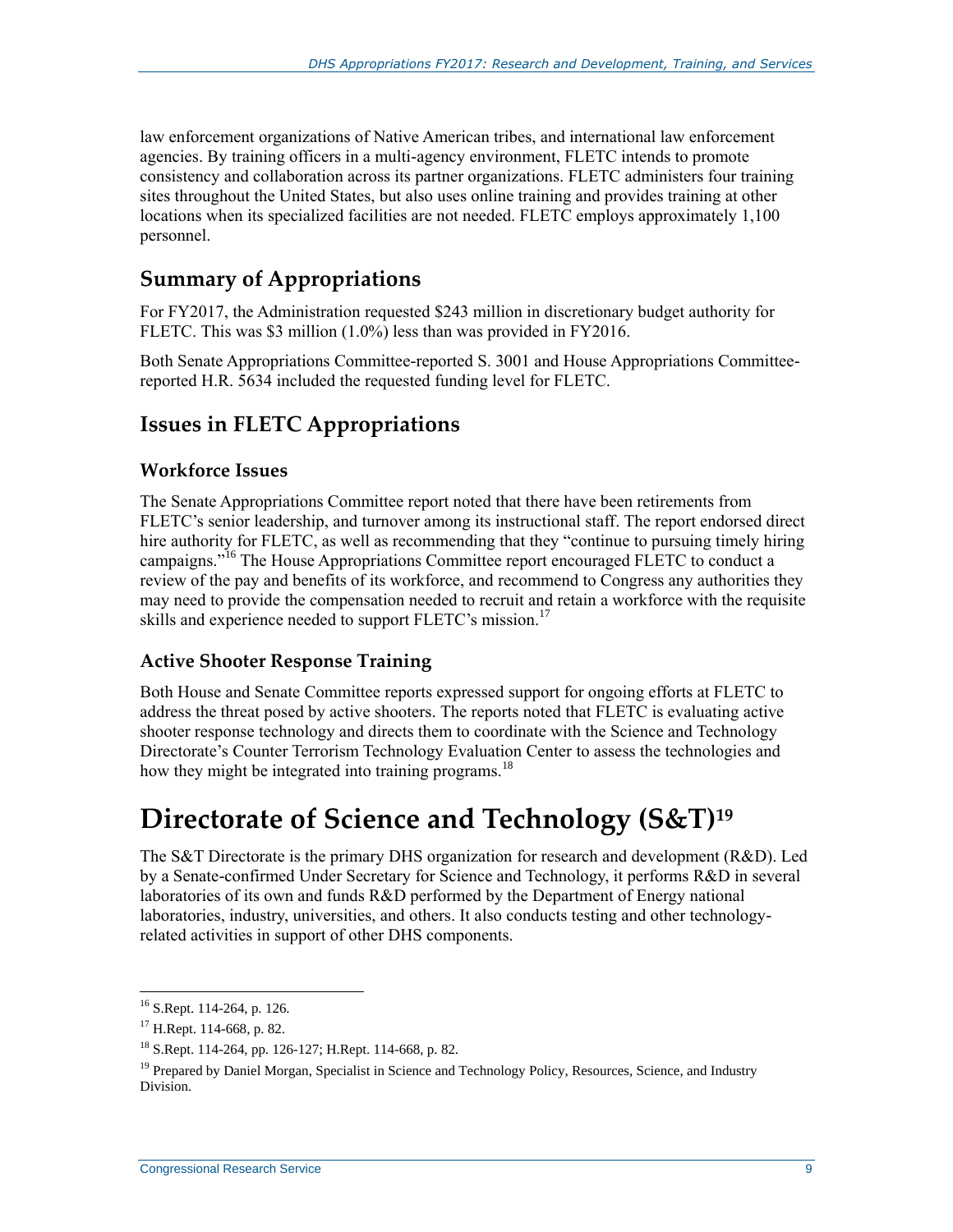### **Summary of Appropriations**

For FY2017, the Administration requested \$759 million in discretionary budget authority for the S&T Directorate. This was \$28 million (4%) less than was provided in FY2016. Within the S&T total, funding for Research, Development, and Innovation would have decreased by \$18 million (4%) from the comparable FY2016 amount. Funding for some individual R&D topics would have increased or decreased by substantially larger percentages. For example, R&D on border security technologies would have increased by 71%, while R&D on detection of explosives and bioagents would have decreased by 31% and 28% respectively. Funding for University Programs, which primarily funds the S&T Directorate's university centers of excellence, would have decreased by almost \$9 million (21%).

As reported by the Senate Appropriations Committee, [S. 3001](http://www.congress.gov/cgi-lis/bdquery/z?d114:S.3001:) included \$790 million in discretionary budget authority for S&T. This was \$31 million (4%) more than was requested by the Administration and \$2.8 million (less than 1%) more than was provided in FY2016. The committee's recommendation for Research, Development, and Innovation was \$22 million more than the request and \$4 million more than the FY2016 amount. Its recommendation for University Programs was \$9 million more than the request and almost \$1 million more than the FY2016 amount.

As reported by the House Appropriations Committee, H.R. 5634 included \$767 million in discretionary budget authority for S&T. This was \$9 million (1%) more than was requested by the Administration, \$20 million (2%) less than was provided in FY2016, and \$22 million (3%) less than was proposed in the Senate committee-reported bill. The House committee's recommendation for Research, Development, and Innovation was the same as the Administration's request. Its recommendation for University Programs was almost \$9 million more than the request and nearly the same as the FY2016 amount.

### **Issues in S&T Appropriations**

#### **National Bio and Agro-Defense Facility (NBAF)**

The Administration's request for S&T included no further funding for the ongoing construction of the National Bio and Agro-Defense Facility (NBAF). An appropriation of \$300 million for this project in FY2015 completed its planned construction budget. The request did include funds in S&T's proposed Operations and Support account for NBAF operational stand-up activities. The House and Senate committee recommendations both included the requested NBAF operational stand-up funding and expressed interest in how the facility will be managed. The Senate report directed DHS and the Department of Agriculture to work together on a plan for future NBAF operations, "including consideration of the appropriate agency to manage the facility." The House report directed S&T to keep the committee informed on whether NBAF will be operated by the government or a contractor.

#### **Identifying and Coordinating DHS R&D**

When Congress established DHS in the Homeland Security Act of 2002 [\(P.L. 107-296\)](http://www.congress.gov/cgi-lis/bdquery/R?d107:FLD002:@1(107+296)), it established the S&T Directorate to be the new department's primary organization for R&D.<sup>20</sup> At the same time, it explicitly allowed other DHS components to carry out R&D themselves, "as

 $\overline{a}$  $20$  P.L. 107-296, Sec. 302, item (11).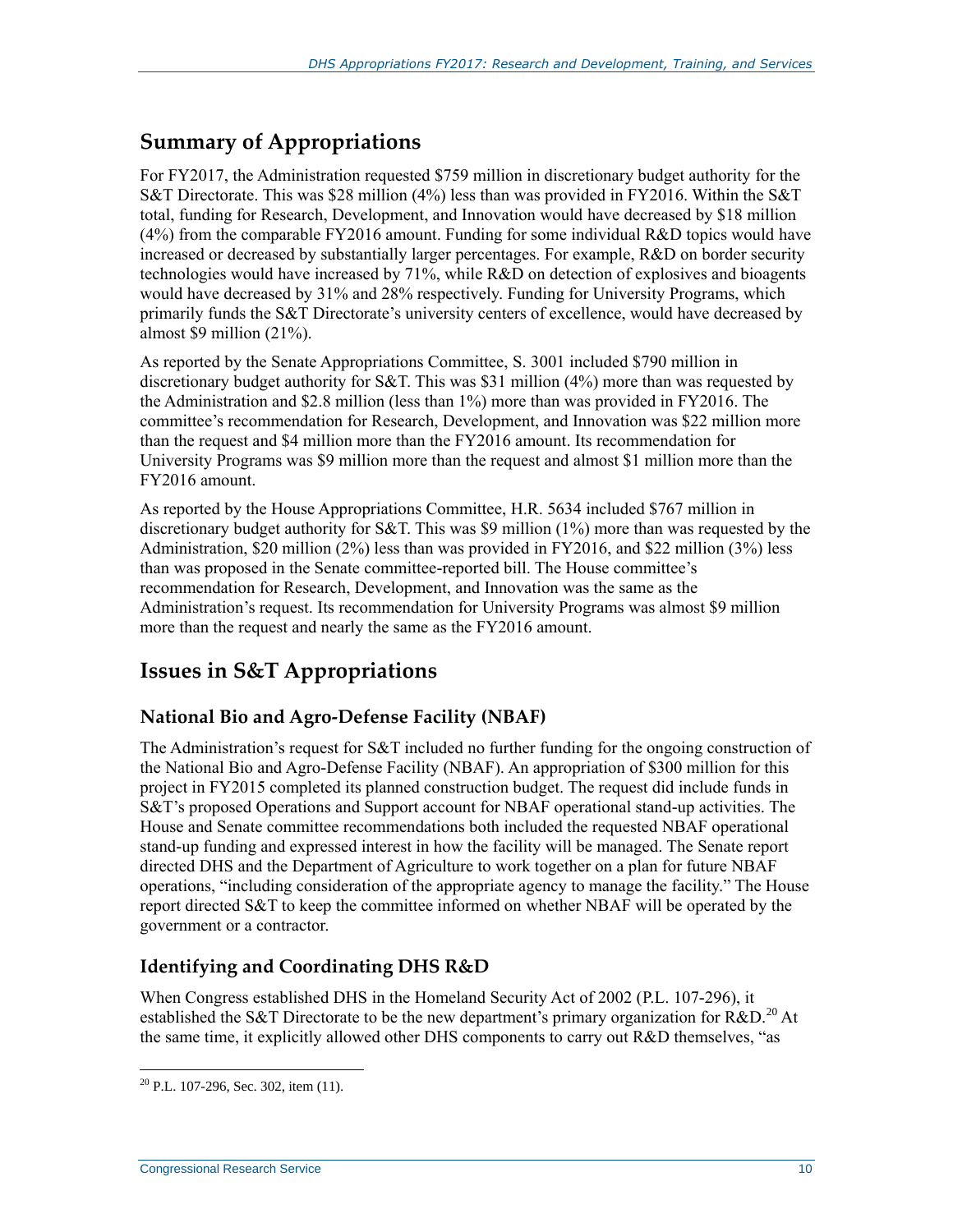long as such activities are coordinated through the Under Secretary for Science and Technology.<sup>"21</sup> Identifying and coordinating the R&D activities of other DHS components has been challenging, both for Congress and for DHS itself.

In September 2012, the Government Accountability Office (GAO) reported that although the S&T Directorate, DNDO, and the Coast Guard were the only DHS components that reported R&D activities to the Office of Management and Budget (OMB), several other DHS components also funded R&D and activities related to R&D.<sup>22</sup> The GAO report found that DHS lacked department-wide policies to define R&D and guide reporting of R&D activities, and as a result, DHS did not know the total amount its components invest in R&D. The report recommended that DHS develop policies and guidance for defining, reporting, and coordinating R&D activities across the department, and that DHS establish a mechanism to track R&D projects.

DHS has made some progress on this issue. In the FY2013 and FY2014 appropriations cycles, Congress responded to GAO's findings by directing DHS to develop new policies and procedures. In September 2014, GAO testified that DHS had updated its guidance to include a definition of R&D, and that efforts to develop a process for coordinating R&D across the department were ongoing though not yet complete.<sup>23</sup> In April 2015, GAO's annual report on fragmented, overlapping, or duplicative federal programs stated that its concerns about DHS R&D had been "partially addressed."<sup>24</sup> In December 2015, however, the explanatory statement for the Consolidated Appropriations Act, 2016 (P.L. 114-113) stated that:

The Department lacks a mechanism for capturing and understanding research and development (R&D) activities conducted across DHS, as well as coordinating R&D to reflect departmental priorities.<sup>25</sup>

The proposed Common Appropriations Structure includes Research and Development as one of its standardized account titles. Although this change might contribute to identifying R&D activities in each DHS component, it seems unlikely to resolve ongoing concerns about coordination and prioritization.

The House and Senate committee reports for FY2017 did not explicitly address this issue.

## **Chemical, Biological, Radiological, Nuclear, and Explosives Office (CBRNE)<sup>26</sup>**

The President's budget request proposed consolidating several offices and activities into a new Chemical, Biological, Radiological, Nuclear, and Explosives Office. This new office would contain the Domestic Nuclear Detection Office (DNDO); the Office of Health Affairs (OHA); the CBRNE threat awareness and risk assessment activities of the Science and Technology Directorate; the CBRNE functions of the Office of Policy and the Office of Operations

 $21$  P.L. 107-296, Sec. 306(b).

<sup>22</sup> U.S. Government Accountability Office, *Department of Homeland Security: Oversight and Coordination of Research and Development Should Be Strengthened*, GAO-12-837, September 12, 2012.

<sup>23</sup> U.S. Government Accountability Office, *Department of Homeland Security: Actions Needed to Strengthen Management of Research and Development*, GAO-14-865T, September 9, 2014.

<sup>24</sup> U.S. Government Accountability Office, *2015 Annual Report: Additional Opportunities to Reduce Fragmentation, Overlap, and Duplication and Achieve Other Financial Benefits*, GAO-15-404SP, April 2015.

<sup>25</sup> *Congressional Record*, December 17, 2015, p. H10162.

<sup>&</sup>lt;sup>26</sup> Prepared by Frank Gottron, Specialist in Science and Technology Policy, Resources, Science, and Industry Division.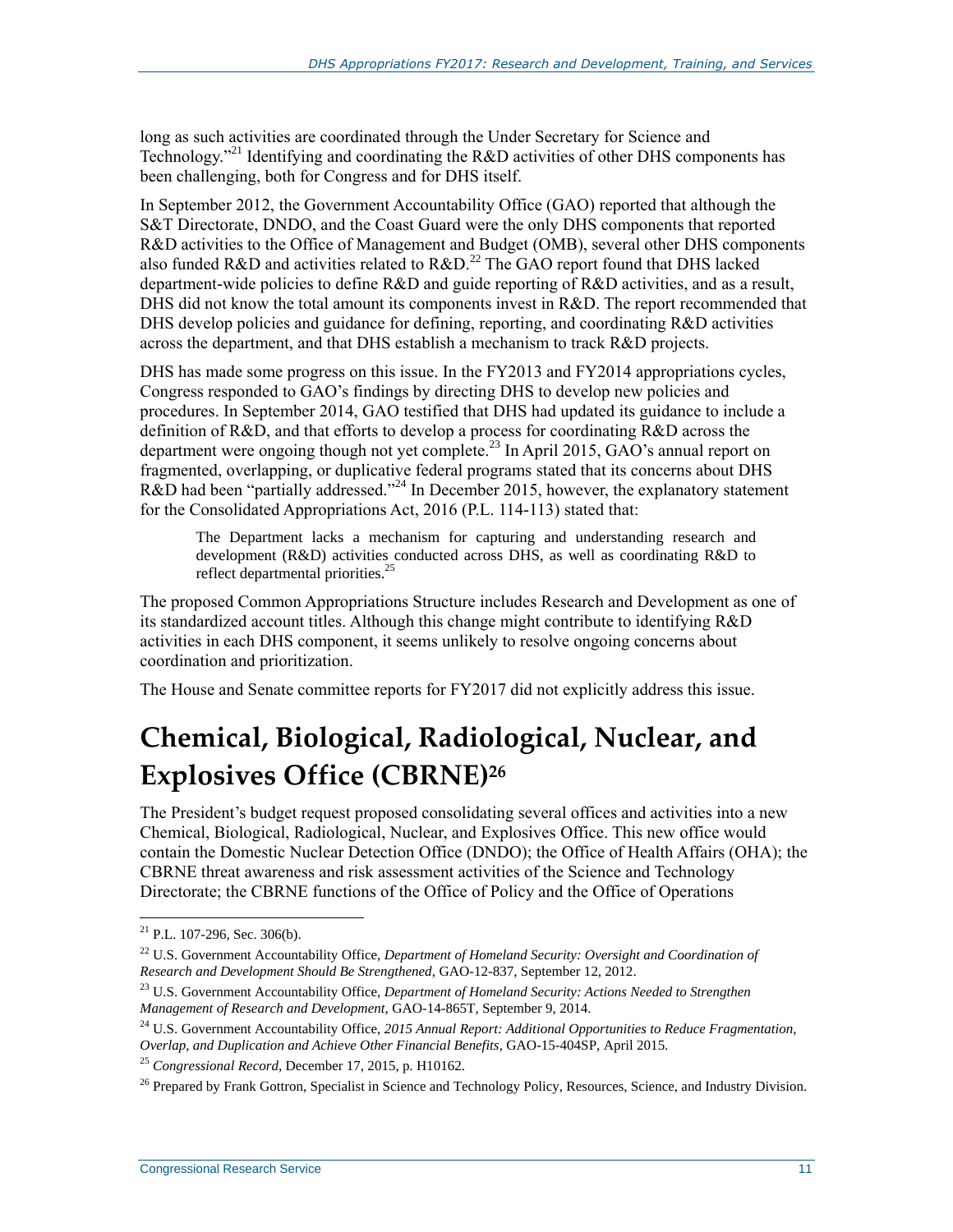Coordination; and the Office of Bombing Prevention from the National Protection and Programs Directorate (NPPD).

On December 10, 2015, the House passed [H.R. 3875,](http://www.congress.gov/cgi-lis/bdquery/z?d114:H.R.3875:) The Department of Homeland Security CBRNE Defense Act of 2015. This act would restructure the DHS CBRNE activities consistent with the structure in the budget proposal. The Senate has not passed a similar bill. Under H.R. 3875, the new office would be headed by an Assistant Secretary and have the mission "to coordinate, strengthen, and provide chemical, biological, radiological, nuclear, and explosives (CBRNE) capabilities in support of homeland security."<sup>27</sup>

The House appropriation bill followed the structure of the President's request and [H.R. 3875,](http://www.congress.gov/cgi-lis/bdquery/z?d114:H.R.3875:) whereas the Senate bill was consistent with the current DHS structure.

### **Summary of Appropriations**

For FY2017, the Administration requested \$501 million in discretionary budget authority for the new CBRNE Office. According to the DHS budget justification, this is \$29 million (6.1%) more than was provided in FY2016 for comparable activities in DNDO, OHA, and other components in the department. $^{28}$ 

S. 3001, as reported by the Senate Appropriations Committee, did not fund the proposed CBRNE Office. Rather, it recommended funding levels for components as organized in the current DHS structure. It included \$348 million in discretionary budget authority for DNDO. This is \$1 million (0.3%) more than was provided in FY2016 and according to the Senate Committee Report, it is \$6.2 million (1.8%) less than the Administration's request for comparable activities.<sup>29</sup> [S. 3001](http://www.congress.gov/cgi-lis/bdquery/z?d114:S.3001:) also included \$108 million in discretionary budget authority for OHA. This is \$17 million (13.6%) less than was provided in FY2016 and according to the Senate Committee Report, it is \$12 million (10.0%) less than the Administration's request for comparable activities.<sup>30</sup>

H.R. 5634, as reported by the House Appropriations Committee, included \$504 million in discretionary budget authority for the CBRNE Office. This is \$3 million (0.6%) more than was requested by the Administration, and \$31 million (6.6%) more than was provided for comparable activities in  $FY2016^{31}$ 

### **Issues in CBRNE Office Appropriations**

#### **Create a New Organizational Structure?**

In 2013, Congress directed DHS to review its programs relating to chemical, biological, radiological, and nuclear threats and to evaluate "potential improvements in performance and possible savings in costs that might be gained by consolidation of current organizations and missions, including the option of merging functions of the Domestic Nuclear Detection Office (DNDO) and the Office of Health Affairs (OHA)."<sup>32</sup> The report of this review was completed in

 $\overline{a}$  $^{27}$  H.R. 3875.

<sup>28</sup> DHS, *CBRNE Office Budget Overview Congressional Justification FY2017*, p. CBRNE-2.

 $29$  S.Rept. 114-264, p. 132.

<sup>30</sup> S.Rept. 114-264, p. 104.

<sup>31</sup> DHS, *CBRNE Office Budget Overview Congressional Justification FY2017*, p. CBRNE-2.

 $32$  Explanatory statement on the Consolidated and Further Continuing Appropriations Act, 2013 (P.L. 113-6), *Congressional Record*, March 11, 2013, p. S1547.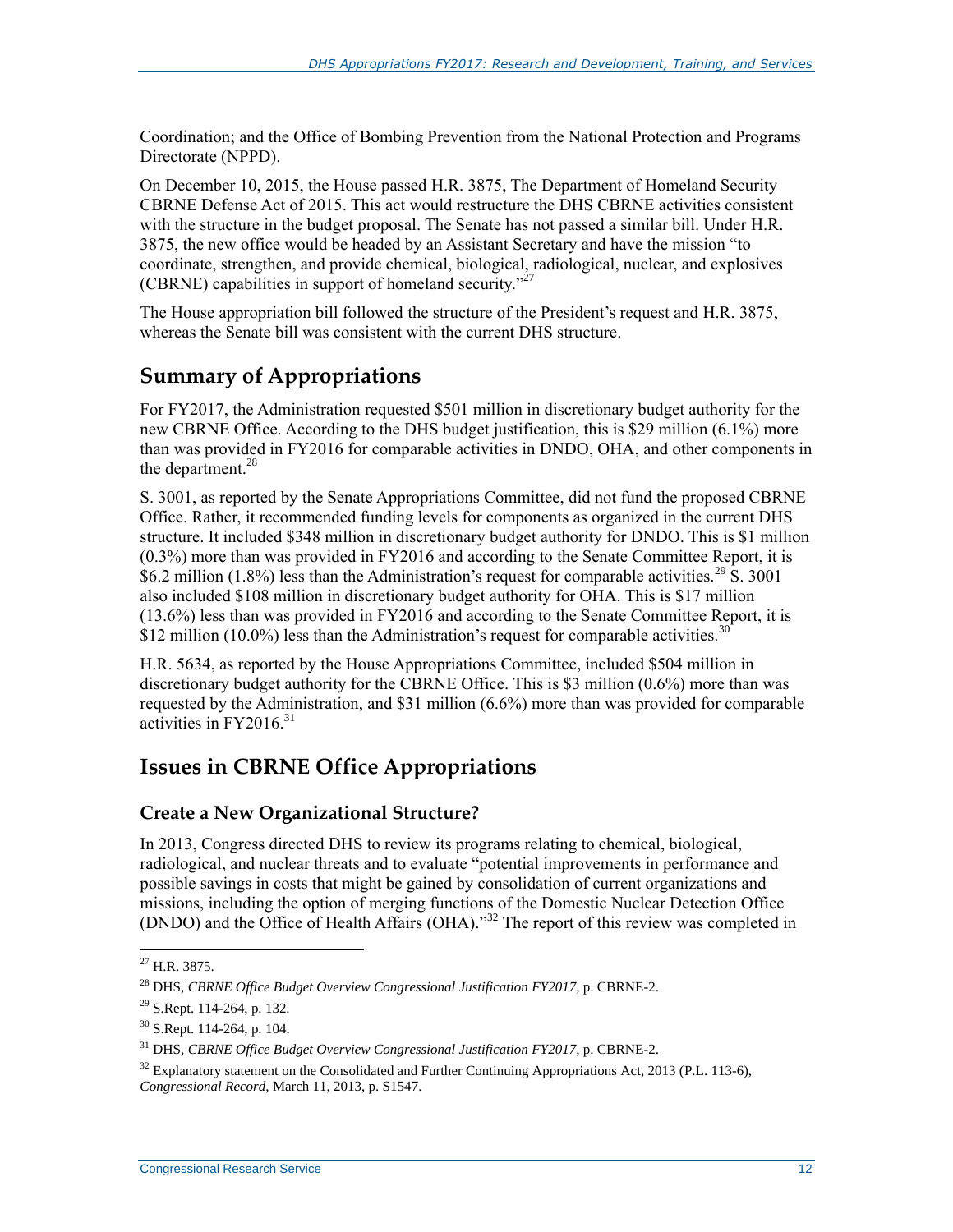June 2015. In July 2015, DHS officials testified that DHS plans to consolidate DNDO, OHA, and smaller elements of several other DHS programs into a new office, led by a new Assistant Secretary, with responsibility for DHS-wide coordination of chemical, biological, radiological, nuclear, and explosives "strategy, policy, situational awareness, threat and risk assessments, contingency planning, operational requirements, acquisition formulation and oversight, and preparedness."<sup>33</sup> The President's FY2017 budget request reflected this reorganization. The House passed [H.R. 3875,](http://www.congress.gov/cgi-lis/bdquery/z?d114:H.R.3875:) the Department of Homeland Security CBRNE Defense Act of 2015, which would restructure the DHS CBRNE activities consistent with the structure in the budget request. The Senate has not passed a similar bill.

Proponents of such a reorganization suggest that consolidating CBRNE activities would create a stronger focus within the department and improve interagency and interdepartmental coordination for these activities. However, skeptics of reorganization have questioned whether the benefits would outweigh the cost of disrupting current efforts, how well the differing agency cultures and missions would mesh, and why the new office would conduct research and development for nuclear defense but not biodefense.<sup>34</sup>

#### **BioWatch**

The BioWatch program deploys sensors in more than 30 U.S. cities to detect the possible aerosol release of a bioterrorism pathogen, in order that medications could be distributed before exposed individuals became ill. Operation of BioWatch accounts for most of OHA's budget. The program had sought for several years to deploy more sophisticated autonomous sensors that could detect airborne pathogens in a few hours, rather than the day or more that is currently required. However, after several years of unsuccessful efforts to procure a replacement for the existing system, DHS announced the termination of further procurement activities in April 2014.<sup>35</sup>

The Administration requested \$82 million for BioWatch, approximately the same amount as was provided in FY2016. The Senate committee recommended \$12 million (14.6%) less than the requested amount for BioWatch for FY2017. It recommended redirecting this \$12 million to the S&T Directorate to "speed the development of a new bio-detection technology" rather than funding the "recapitalization, training, and other support activities of the current system."<sup>36</sup>

The House committee recommended providing the requested amounts for BioWatch for FY2017, including \$1 million to support the replacement and recapitalization of current generation BioWatch equipment. However, the committee expressed concern about the effectiveness of the current system and DHS progress towards improving this system. The committee directed DHS to

 $\overline{a}$ <sup>33</sup> Joint prepared testimony of Reginald Brothers, Under Secretary for Science and Technology, Kathryn H. Brinsfield, Assistant Secretary for Health Affairs and Chief Medical Officer, and Huban A. Gowadia, Director of the Domestic Nuclear Detection Office, Department of Homeland Security, before the House Committee on Homeland Security, Subcommittees on Emergency Preparedness, Response, and Communications and Cybersecurity, Infrastructure Protection, and Security Technologies, July 14, 2015, http://homeland.house.gov/hearing/joint-subcommittee-hearingweapons-mass-destruction-bolstering-dhs-combat-persistent-threats.

<sup>&</sup>lt;sup>34</sup> Biodefense research and development would remain in the Science and Technology Directorate. See House Committee on Homeland Security, Subcommittees on Emergency Preparedness, Response, and Communications and Cybersecurity, Infrastructure Protection, and Security Technologies, July 14, 2015, http://homeland.house.gov/hearing/ joint-subcommittee-hearing-weapons-mass-destruction-bolstering-dhs-combat-persistent-threats.

<sup>35</sup> U.S. Government Accountability Office, *Biosurveillance: Observations on the Cancellation of BioWatch Gen-3 and Future Considerations for the Program*, GAO-14-267T, June 10, 2014, http://www.gao.gov/products/GAO-14-267T. <sup>36</sup> S.Rept. 114-264, p. 104.